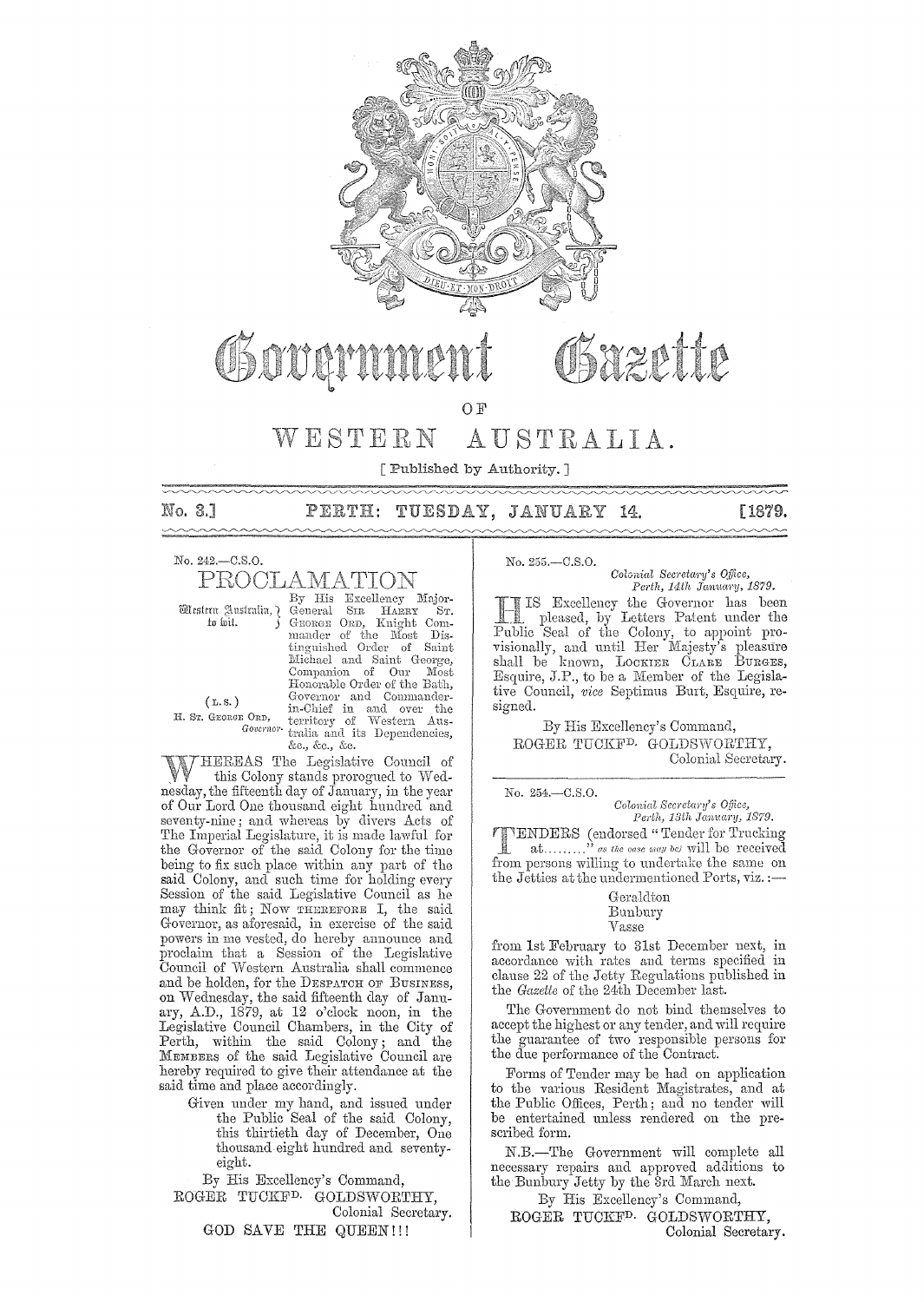No. 252.-C.S.0.

#### Vaccination Act, 1878.

*Colonial Secretary's Office,* Perth, 7th January, 1879.

IN accordance with the provisions of the 42nd Victoria, No. 13, Clause 5, the Urban Districts for the purposes of "The Vaccination Act, 1878," are declared by the Governor in Council to be within a radius of five miles, and the Suburban Districts within a radius of twenty miles, from the places of residence of the Public Vaccinators appointed by notice in the *Government Gazette* of this date.

The said districts are shown on a map lodged in the office of the Colonial Secretary, a copy of which can also be seen at the residence of each Public Vaccinator.

It will be observed that where the radii intersect, the boundary is a straight line drawn between the points of intersection, and that the Suburban Districts of Perth, Fremantle, and Guildford are defined by a single boundary line colored green.

By His Excellency's Command, ROGER TUCKFD. GOLDSWORTHY, Colonial Secretary.

No. 246.-C.S.0.

#### Vaccination Act, 1878.

*Colonial Secretary's Office,*  Perth, 2nd January, 1879.

> **City** of Perth.

> > Town of

Town of Albany.

> Town of

Town of York.

IS Excellency The Governor has been<br>pleased to make the following appointments,  $\bar{v}$ iz.;-Places of Residence.

- A. R. WAYLEN, M.D., Colonial Surgeon, to be Superintendent<br>of Vaccination and Public Vaccination, and Public Vaccinator for the Urban and Suburban Districts of Perth.
- H. C. BARNETT, L.R.C.P., ED., Colonial Surgeon at Fremantle, | Town to be Public Vaccinator for the  $\vert$  of Urban and Suburban Districts Fremantle. Urban and Suburban Districts of Fremantle.
- District Medical Officer C. H. ELLIOTT, M.R.C.S., to be Pub- $\mathrm{h\ddot{o}}$  Vaccinator for the Urban  $\}$ and Suburban Districts of Guildford. Guildford.
- Acting District Medical Officer E. VINES, M. R. C. S., to be Public Vaccinator for the Urban and Suburban Districts I of Albany j
- District Medical Officer T. H. LOVEGROVE, M.R.C.S., to be Public Vaccinator for the Urban and Suburban Districts I of Bunbury. Bunbury.
- District Medical Officer J. W. Hope, M. R. C. P. Ep., to be Public Vaccinator for the Urban and Suburban Districts York.
- MAYHEW, to be Public Vacci- Town District Medical Officer W. nator for the Urban and Sub- $\left\{\begin{array}{c} \text{or} \\ \text{Newcastle.} \end{array}\right\}$ urban Districts of Newcastle.

|                                                                                                                                                                           | Places of<br>Residence.  |
|---------------------------------------------------------------------------------------------------------------------------------------------------------------------------|--------------------------|
| District Medical Officer J. C.<br>ROSSELLOTY, M.R.C.S., to be<br>Public Vaccinator for the $\triangleright$ Williams.<br>Urban and Suburban Districts<br>of the Williams. |                          |
| District Medical Officer J. A.<br>O'MEEHAN, L.R.C.S.I., to be<br>Public Vaccinator for the $\big\}$ Greenough.<br>Urban and Suburban Districts<br>of Greenough.           |                          |
| District Medical Officer C. B.<br>ELLIOTT, L.R.C.P., ED., to be<br>Public Vaccinator for the<br>Urban and Suburban Districts<br>of Geraldton.                             | Town<br>of<br>Geraldton. |
| District Medical Officer C. S.<br>BOMPAS, M.R.C.S., to be Public<br>Vaccinator for the Urban and \,<br>Suburban Districts of Roe- Roebourne.<br>bourne.                   | T <sub>own</sub><br>of   |

By His Excellency's Command, ROGER TUCKFD. GOLDSWORTHY,

Colonial Secretary.

# *Office of Superintendent of Vaccination, Perth, 7th January, 1879.*

NOTICE is hereby given that in conformity<br>with Clause 7 of "The Vaccination Act,<br>1979." all shildren in the Urban Vaccination  $1878$ ," all children in the Urban Vaccination Districts of the age of seven years or under, and not already vaccinated, must, within a period of three months from the 1st day of March, 1879,—and all children in the Suburban Vaccination Districts of the age of seven years or under, and not already vaccinated, must, within a period of six months from the 1st March, 1879,—be taken to a Public Vaccinator for vaccination.

Persons failing to comply with this Notice render themselves liable to severe penalties under the 19th Clause of the Act.

Further notice will be given with reference to the Rural Districts.

> ALFRED R. WAYLEN, M.D., Superintendent of Vaccination.

No. 239.-C.S.0.

#### *Colonial Secretary's Office,*  $Perth, 30th$  *December*, 1878.

**IENDERS** (endorsed "Tender for Sundries for Lunatic Asylum, Fremantle,") will be received at this Office until noon of Wednesday, 15th January, 1879, from persons willing to supply sundry articles of Clothing, &c., required for the inmates of the Lunatic Asylum, during the year 1879.

The Government do not bind themselves to accept the lowest or any tender, and will require the guarantee of two responsible persons for the due performance of the Contract.

Forms of Tender may be had on application to the various Resident Magistrates, and at the Colonial Secretary's Office, Perth, where full particulars can be obtained; and no tender will be entertained unless rendered on the prescribed form.

By His Excellency's Command, ROGER TUCKFD. GOLDSWORTHY, Colonial Secretary.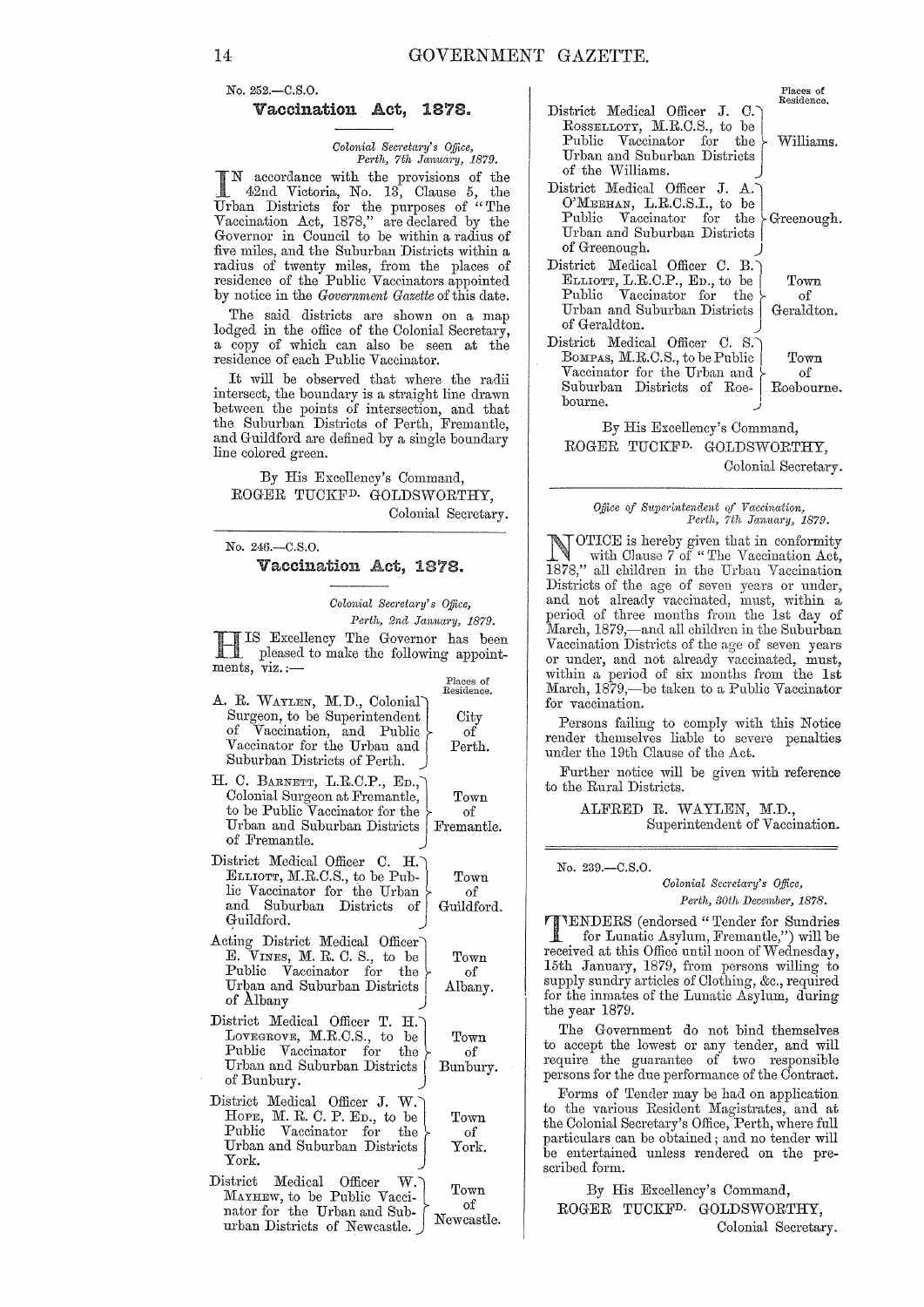No. 253.-C.S.0.

 ${\it Colonial Secretary's \; Office}$ , *Perth, 11th January, 1879.* 

H IS Excellency the Governor directs the publication of the fo11owing Notices to Mariners for general information.

By His Excellency's Command, ROGER TUCKFD. GOLDSWORTHY,

# Colonial Secretary.<br>NOTICE TO MARINERS.

LIGHT ON GATCOMBE HEAD, PORT CURTIS.

LIGHT ON GATCOMBE HEAD, POET CUETIS.<br>
(Note The Sate, a White Light will be exhibited from<br>
and after this daste, a Unit Light will be exhibited from<br>
The light will be observed high vater.<br>
The light will be observed whe

Portmaster.

Department of Ports and Harbours, Brisbane, 19th November, 1878.

# NEW LIGHT, NORTH REEF, CAPRICORN

CHANNEL.<br>
ON and after this date, a Fixed and Flashing Light will be<br>
Poof exhibited from the Lighthouse recently erected on North Reef. The Tower, which is circular, is painted white, and is 80 feet

in height.<br>The illuminating apparatus is dioptric, of the second order,<br>showing two flashes in succession, at an interval of one minute,<br>followed by two minutes of fixed light, the series of changes

occupying four minutes.<br>The light, which shows all round the horizon, is 72 feet above<br>high water, and is visible from the deck of a small craft about<br>13 miles. G. P. HEATH, Commander R.N.,

G. P. HEATH, Commander R.N., Portmaster.

Department of Ports and Harbours,<br>Brisbane, 14th November, 1878.

*Crown Lctnds' Office,* 

Perth, 6th January, 1879. **RETURN** of Applications to Purchase<br>Crown Lands approved during Decem $ber, 1878:$ 

| No.  | Applicants.           | Acres.          | PURCHASE<br>MONEY. |    |                |
|------|-----------------------|-----------------|--------------------|----|----------------|
|      | Avon.                 |                 | £                  | 8. | đ.             |
| 1014 | S. P. Phillips*       | 10              | 5                  | 0  | 0              |
| 1020 | J. W. Morrell         | 40              | 20                 | 0  | 0              |
| 1025 | W. Martin             | 200             | 100                | 0  | 0              |
|      | CANNING.              |                 |                    |    |                |
| 97   | William Butcher       | 50              | 25                 | 0  | 0              |
| 98   | $\mathbf{D}_{\Omega}$ | 40              | 20                 | 0  | 0              |
|      | COCKBURN SOUND.       |                 |                    |    |                |
| 2371 | James Keenan          | 40              | 20                 | 0  | 0              |
| 238  | Thomas C. Key+        | 12              | 6                  | 0  | 0              |
|      | MELBOURNE.            |                 |                    |    |                |
| 548  | M., J., & J. Clune    | 40              | 20                 | 0  | 0              |
| 549  | Do.                   | 40              | 20                 | 0  | $\theta$       |
| 550  | Walter Padbury        | 120             | 60                 | 0  | $\overline{0}$ |
| 551  | Do.                   | 40              | $^{20}$            | 0  | $\theta$       |
|      | SUSSEX.               |                 |                    |    |                |
| 140  | David Abbey*          | 10              | 5                  | 0  | 0              |
|      | SWAN.                 |                 |                    |    |                |
| 819  | Samuel Jones          | 40              | 20                 | 0  | 0              |
|      | $V$ ICTORIA.          |                 |                    |    |                |
| 1212 | Frank Pearset         | $17\frac{1}{2}$ | 8                  | 15 | 0              |
| 1215 | Thomas Burges         | 40              | 20                 | 0  | 0              |
| 1216 | Do.                   | 40              | 20                 | 0  | 0              |
|      | WELLINGTON.           |                 |                    |    |                |
| 383  | Timy. Garvey          | 40              | 20                 | 0  | 0              |
|      | WILLIAMS.             |                 |                    |    |                |
| 76   | Henry Boddington      | 40              | 20                 | 0  | 0              |

## JOHN FORREST,

Acting Commissioner of Crown Lands.

# *Crown Lands' Office,*<br>Perth, 5th January, 1879.

**RETURN** of Applications for Leases and<br>
Leader Licenses of Crown Lands approved<br>
during December 1979. during December, 1878:-

| No.                                                                                     | Applicants.                                                                                                                                                | Class.                                                                      | Acres.                                                                         | Rent.                                                                                                 |                                           |
|-----------------------------------------------------------------------------------------|------------------------------------------------------------------------------------------------------------------------------------------------------------|-----------------------------------------------------------------------------|--------------------------------------------------------------------------------|-------------------------------------------------------------------------------------------------------|-------------------------------------------|
| 1431<br>1438<br>1447<br>1448<br>1449<br>$\Delta\,3559$                                  | Avon.<br>Edwd. Ashworth<br>Geo. Watkins<br>Jas. Scally<br>Jerry Driscoll<br>H. G. Blechynden<br>G. B. McKever                                              | S.O.<br>Lic.<br>,,<br>,,<br>,,<br>,,<br>1                                   | 100<br>$100\,$<br>100<br>102<br>110<br>3000                                    | £<br>5,<br>2<br>10<br>2<br>10<br>2<br>10<br>$\boldsymbol{2}$<br>11<br>$\overline{2}$<br>15<br>1<br>10 | đ,<br>0<br>0<br>0<br>0<br>0<br>0          |
| 1452                                                                                    | CANNING.<br>Jesse Martin                                                                                                                                   | s. O.<br>Lic.                                                               | 145                                                                            | 3<br>12                                                                                               | 6                                         |
| 1422<br>1474                                                                            | MELBOURNE.<br>W. Campbell<br>Savage&Longman                                                                                                                | S. O.<br>Lic.<br>,,                                                         | 100<br>$100\,$                                                                 | 2<br>10<br>2<br>10                                                                                    | 0<br>0                                    |
| 180<br>1471                                                                             | NELSON.<br>S. Longbottom<br>L. R. Armstrong                                                                                                                | S. O.<br>Lea<br>S. O.<br>Lic.                                               | $100\,$<br>100                                                                 | 5<br>0<br>$\overline{2}$<br>10                                                                        | 0<br>0                                    |
| N 1140<br>,, 1144<br>1145<br>,,<br>1150<br>,,<br>1174<br>,,<br>1175<br>,,<br>1179<br>,, | NORTH.<br>Thos. R. O'Grady<br>Jno. H. Monger & Co.<br>Do.<br>Horace W. Sholl<br>Gascoyne & Lyons Squat-<br>ting Co.<br>Do.<br>William D. Moore & Co.       | 0<br>2<br>,,<br>А<br>2<br>,,<br>,,                                          | 100000<br>20000<br>20000<br>800<br>$20000\,$<br>40000<br>$15000\,$             | 2<br>10<br>$\overline{2}$<br>10<br>5<br>0<br>2<br>10<br>5<br>0<br>7<br>10                             | 0<br>0<br>0<br>0<br>0<br>0                |
| 492<br>1442<br>1444<br>1469<br>1470                                                     | Swan.<br>Ed. & S. Wells<br>Henry Morley<br>Walter L. Jones<br>Sholl & Callaway<br>David Anderson                                                           | S. O.<br>Lea<br>S. O.<br>Lic.<br>,,<br>,,<br>,,                             | $100 \,$<br>100<br>$100\,$<br>$100\,$<br>200                                   | 5<br>0<br>$\overline{2}$<br>10<br>2<br>10<br>$\overline{2}$<br>10<br>5<br>0                           | 0<br>0<br>0<br>0<br>0                     |
| 288<br>589<br>1394<br>1395<br>1400<br>1429<br>1430<br>$\Delta~3178$<br>,, 3517          | VICTORIA.<br>Michael Heelan<br>Do.<br>John M. Pascoe<br>Frank Pearse<br>Thomas Criddle<br>Frank Pearse<br>Edward Cook<br>Rd. Rowland, jr.<br>Fredk. Taylor | S.O.<br>Lea.<br>$s$ o.<br>Lic.<br>,,<br>,,<br>,,<br>,,<br>1<br>$\mathbf{P}$ | $100\,$<br>$100\,$<br>100<br>$100\,$<br>200<br>$100\,$<br>150<br>5000<br>11167 | 5<br>0<br>5<br>$\mathbf{0}$<br>2<br>10<br>2<br>10<br>5<br>0<br>2<br>10<br>3<br>15<br>5<br>0<br>1<br>0 | 0<br>0<br>0<br>0<br>0<br>0<br>0<br>0<br>0 |
| 1462<br>1463<br>1488<br>$\Delta~3574$                                                   | WILLIAMS.<br>George Macleod<br>Hy. W. Fleay<br>Michl. J. Quinn<br>Wm. J. Gibbs                                                                             | $_{\rm Lie}^{\rm S.~O.}$<br>$s$ o.<br>Lic.<br>1                             | 100<br>100<br>100 <sub>i</sub><br>3000                                         | 2<br>10<br>$\overline{\mathbf{2}}$<br>10<br>$15\,$<br>3<br>1<br>10                                    | 0<br>0<br>0<br>0                          |
| 8576                                                                                    | RENEWALS.<br>Атом.<br>William Sermon                                                                                                                       | 1                                                                           | 1000                                                                           | 1<br>0                                                                                                | 0                                         |
| $\Delta~2319$<br>,, 2320<br>,, 2440                                                     | VICTORIA.<br>John Craney<br>Do.<br>Do.                                                                                                                     | 2<br>,,<br>,,                                                               | 5000<br>6000<br>4000                                                           | 2<br>10<br>3<br>0<br>2<br>0                                                                           | 0<br>0<br>0                               |

*For Sale at the Government Printing Office.*  ACTS OF COUNCIL, Blue Books, Votes and Proceedings of the Legislative Council, &c.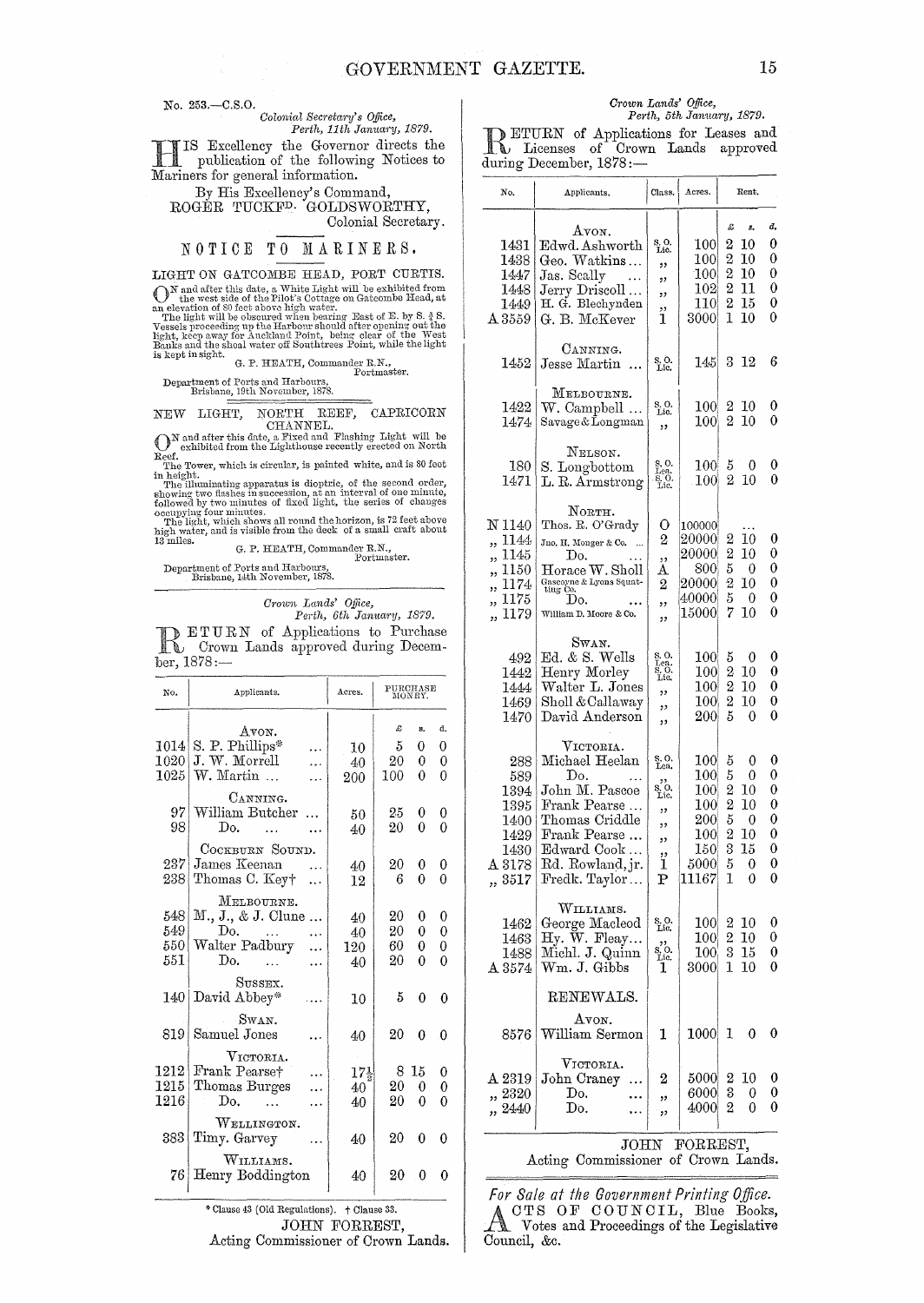# Crown Lands' Office, Perth, January 6, 1879.

RETURN of Leases and Licenses transferred during the half-year ending 31st Dec., 1878:-

| No.                       | CLASS.               | ACRES.         | DISTRICT.             | $_{\rm From}$             | To                            |
|---------------------------|----------------------|----------------|-----------------------|---------------------------|-------------------------------|
| 441                       | S.O. Lic.            | 200            | Avon.                 | Jas. Morrell              | Exrs. T. C. Gull              |
| 734                       | S.O. Lea.            | 170            | Do.                   | Jas. Goodenough           | Wm. Shaddick                  |
| 12                        | ,,                   | 100            | Do.                   | R. W. Chipper             | C. C. Smith                   |
| 1299                      | S.O.Lic.             | 100            | Do.                   | D. Bresnahan, jr.         | Jno. Beard                    |
| 1119                      | ,,                   | 100            | Do.                   | Harden York               | E. T. H. B. Lennard           |
|                           | 7094 T. Lea.         | 100            | $\operatorname{Do}$ . | J. E. Sewell              | Jno. Sewell                   |
| 9622                      | 1                    | 10000<br>12000 | Do.<br>Do.            | Jno. Taylor<br>Thos. Mead | Thos. Paisley<br>J. H. Monger |
| 8688<br>8674              | ,,                   | 5000           | Kojonup.              | Elijah Quartermaine       | Eli. Quartermaine             |
| 576                       | , ,<br>S. O. Lea.    | 100            | Melbourne.            | Thomas Dodd               | Padbury, Loton, & Co.         |
| 1219                      | S. O. Lic.           | 100            | Do.                   | R. Schuler                | Do.                           |
| 9321                      | 1                    | 2000           | Do.                   | Jas. Clinch               | Chas. Clinch                  |
| A2022                     | ,,                   | 4000           | Nelson.               | Mich. Quinn               | Geo. Shenton                  |
| ,, 2025                   | ,,                   | 4000           | Do.                   | Do.                       | Do.                           |
| ,, 2033                   | ,,                   | 2000           | Do.                   | Do.                       | Do.                           |
| 1516                      | , 2                  | 12000          | Do.                   | W. D. Moore               | The Sheriff                   |
| 1516                      | ,,                   | 12000          | Do.                   | The Sheriff               | Layman & Locke                |
| N 449                     | С                    | 15000          | North.                | Robt. Fraser              | A. R. Richardson              |
| 489<br>,,                 | ,,                   | 16800          | Do.<br>Do.            | Do.<br>Do.                | Do.<br>Do.                    |
| 490<br>,,<br>511          | , 2, 3               | 20000<br>20000 | Do.                   | Do.                       | Do.                           |
| ,,<br>512                 | ,,                   | 20000          | Do.                   | Do.                       | Do.                           |
| 22<br>578                 | "                    | 15000          | Do.                   | Do.                       | Do.                           |
| ,,<br>$^{196}$<br>$^{22}$ | ,,<br>"              | 5000           | Do.                   | R. J. Sholl               | Grant, Harper, & Anderson     |
| 827<br>,,                 | ,,                   | 20000          | Do.                   | Do.                       | D٥.                           |
| 286<br>,,                 | ,,                   | 10000          | Do.                   | Alf. Howlett              | W. Burges & Co.               |
| 494<br>, ,                | 97                   | 20000          | Do.                   | H. Hancock                | Padbury, Loton, & Co.         |
| $1092\,$<br>,,            | "                    | 20000          | Do.                   | E. T. Hooley              | Cowan & Higham                |
| 1099<br>"                 | "                    | 20000          | Do.                   | Do.                       | Do.                           |
| 171<br>, ,                | "                    | 19136          | Do.                   | D. N. McLeod              | Farqr. McRae                  |
| 264<br>"                  | , ,                  | 1806<br>40000  | Do.<br>Do.            | Do.<br>Aubrey Brown       | Do.<br>Monger & Co.           |
| 698<br>,,<br>728          | Α<br>$\rm C$         | 10000          | Do.                   | Do.                       | Do.                           |
| ,,<br>729                 |                      | 10000          | Do.                   | Do.                       | Do.                           |
| ,,<br>730                 | , 2, 3<br>"          | 10000          | Do.                   | Do.                       | Do.                           |
| ,,<br>731<br>,,           | ,,                   | 10000          | Do.                   | Do.                       | Do.                           |
| 732<br>"                  | ,,                   | 10000          | Do.                   | Do.                       | Do.                           |
| 733<br>,,                 | "                    | 10000          | Do.                   | Do.                       | Do.                           |
| 734<br>,,                 | , 2, 3               | 10000          | Do.                   | Do.                       | Do.                           |
| 810<br>,,                 | ,,                   | 10000          | Do.                   | Do.                       | Do.<br>Do.                    |
| 809<br>,,                 | ,,                   | 10000          | Do.<br>Do.            | Do.<br>Do.                | Do.                           |
| 814<br>816                |                      | 10000<br>20000 | Do.                   | Do.                       | Do.                           |
| ,,<br>818                 | ,,                   | 10000          | Do.                   | Do.                       | Do.                           |
| $^{12}$<br>879            | ,,<br>"              | 10000          | Do.                   | Do.                       | Do.                           |
| ,,<br>811<br>,,           | "                    | 10000          | Do.                   | Do.                       | Do.                           |
| 348<br>22                 | , 2, 3               | 5000           | Do.                   | Jno. Withnell             | Farqr. McRae                  |
| 378<br>$_{22}$            | ,,                   | 8440           | Do.                   | Do.                       | Do.                           |
| 1101                      | ,,                   | 20000          | Do.                   | Jno. W. Cowan             | Cowan & Higham                |
| ,, 1102                   | ,,                   | 20000          | Do.                   | Do.                       | Do.<br>Do.                    |
| ,, 1103                   | "                    | 20000<br>20000 | Do.<br>Do.            | Do.<br>Do.                | Do.                           |
| ,, 1104<br>,, 1105        | 22.5                 | 20000          | Do.                   | Do.                       | Do.                           |
| ,, 1106                   | ,,                   | 20000          | Do.                   | Do.                       | Do.                           |
| 673                       | ,,                   | 20000          | Do.                   | W. S. Hall                | F. McRae & Co.                |
| ,,<br>674<br>,,           | ,,<br>,,             | 20000          | Do.                   | Do.                       | Do.                           |
| 675<br>,,                 | "                    | 20000          | Do.                   | Do.                       | Do.                           |
| ,, 1090                   | "                    | 20000          | Do.                   | A. E. Anderson            | Forrest, Burt, & Co.          |
| 625<br>,,                 | ,,                   | 20000          | Do.                   | H. W. Venn                | Simpson & McIntosh            |
| ,, 1091                   | 55                   | 20000          | Do.                   | A. E. Anderson            | Forrest, Burt, & Co.          |
| 174                       | S. O. Lea.           | 100            | Swan.                 | $E. & S.$ Wells           | Geo. Shenton                  |
| A2047                     | 1                    | 10000          | Do.                   | E. R. Brockman            | J. H. Monger<br>T. Bradford   |
| 1008<br>1206              | S.O.Lic.             | 100<br>100     | Victoria.<br>Do.      | M. Murphy<br>G. Brand     | Jas. H. Smith                 |
| 592                       | , 1, 3<br>S. O. Lea. | 200            | Do.                   | A. Brand                  | Do.                           |
| 973                       | S. O. Lie.           | 169            | Do.                   | C.D.V. Foss               | C. Crowther                   |
|                           | $317$ s. O. Lea.     | 100            | Do.                   | Frank Pearse              | B. McGhee                     |
|                           | 9711 M. Lea.         | 20             | Do.                   | A. Thompson               | J. T. Denny                   |
| 3<br>М                    | ,,                   | 20             | Do.                   | Do.                       | Do.                           |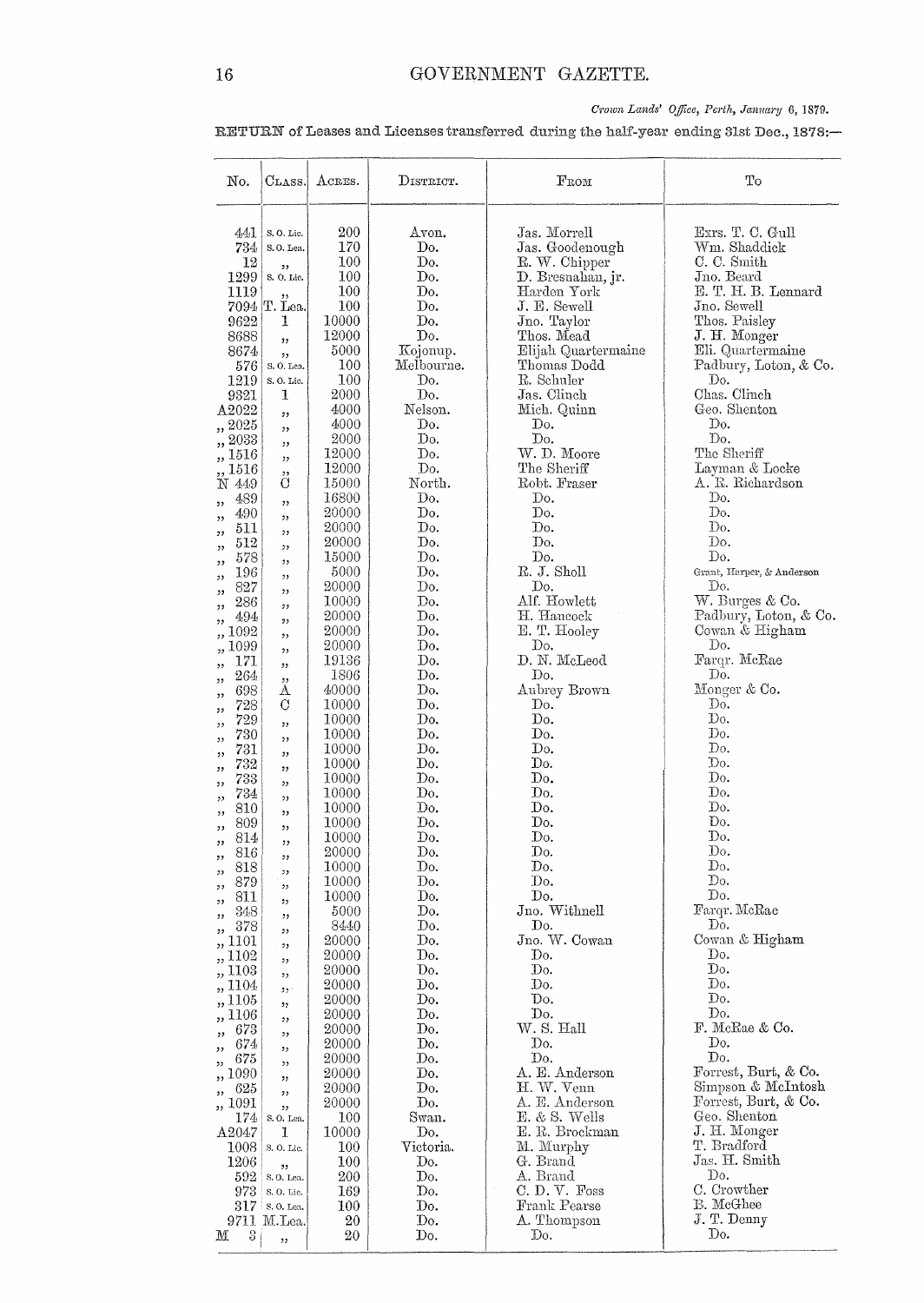## GOVERNMENT GAZETTE.

| No.                                                                                                                                                          | CLASS.                                                                                                                                                                                                                                       | ACRES.                                                                                                                                                         | DISTRICT.                                                                                                                                                           | $_{\rm From}$                                                                                                                                                                                                                                                                         | Tо                                                                                                                                                                                                                                                                                                      |
|--------------------------------------------------------------------------------------------------------------------------------------------------------------|----------------------------------------------------------------------------------------------------------------------------------------------------------------------------------------------------------------------------------------------|----------------------------------------------------------------------------------------------------------------------------------------------------------------|---------------------------------------------------------------------------------------------------------------------------------------------------------------------|---------------------------------------------------------------------------------------------------------------------------------------------------------------------------------------------------------------------------------------------------------------------------------------|---------------------------------------------------------------------------------------------------------------------------------------------------------------------------------------------------------------------------------------------------------------------------------------------------------|
| 50 <sub>o</sub><br>A<br>3<br>м<br>$\rm A2793$<br>9213<br>9214<br>A2792<br>4518<br>6737<br>A 290<br>,, 1249<br>,, 2566<br>1301<br>A2091<br>,, 2281<br>,, 2948 | $\boldsymbol{2}$<br>4992 Г. Lea.<br>9711   M. Lea.<br>, ,<br>$\overline{2}$<br>,, 2850   M.Lea.<br>263   M. Lic.<br>$\overline{2}$<br>,<br>,<br>4514 T. Lea.<br>,,<br>, 2, 3<br>6191 Т. Lea.<br>1<br>,,<br>,<br>S. O. Lic.<br>1<br>,,<br>, , | 16000<br>100<br>20<br>20<br>10000<br>25<br>200<br>10000<br>10000<br>5000<br>325<br>289<br>100<br>100<br>10000<br>1280<br>2000<br>100<br>10000<br>10000<br>8000 | Victoria.<br>Do.<br>Do.<br>Do.<br>Do.<br>Do.<br>Do.<br>Do.<br>Do.<br>Do.<br>Do.<br>Do.<br>Do.<br>Williams.<br>Do.<br>Do.<br>Do.<br>Do.<br>Wellington.<br>Do.<br>Do. | L. C. Burges, jr.<br>Do.<br>A. R. Blackwood<br>Do.<br>M. Morrissey<br>Jno. Hosken<br>J. Lovatt<br>W. F. Waldeck & Co.<br>Do.<br>M. Morrissey<br>S. P. Phillips<br>Do.<br>Est. T. Ross<br>George Dyson<br>M. Quinn<br>E. T. Hooley<br>Do.<br>H. Williams<br>E. T. Hooley<br>Do.<br>Do. | M. Morrissey<br>W. Taylor<br>J. T. Denny<br>Do.<br>L. C. Burges, jr.<br>Crowther & Mitchell<br>W. Martin<br>Chas. Crowther<br>Do.<br>L. C. Burges, jr.<br>W. Padbury<br>Do.<br>W. D. Moore<br>Padbury, Loton, & Co.<br>Geo. Shenton<br>Hooley & New<br>Do.<br>Mich. Smith<br>Hooley & New<br>Do.<br>Do. |
| ,,3119                                                                                                                                                       | , 2                                                                                                                                                                                                                                          | 5000                                                                                                                                                           | $\rm Victoria.$                                                                                                                                                     | J. B. Ridley                                                                                                                                                                                                                                                                          | C. Massingham                                                                                                                                                                                                                                                                                           |

RETURN of Leases and Licenses transferred during the half-year ending 31st December, 1878 - (Continued.)

JOHN FORREST, Acting Commissioner of Crown Lands.

#### WESTERN AUSTRALIA.

Meteorological Observations for the week ending 7th January, 1879.

WIND Registered by Mr. Forsyth, Harbor Master, at Arthur's Head, Fremantle; altitude above the sea 55 feet, in Latitude 32° 02' 14" S., Longitude 115° 45' 12" E.

The other instruments registered are placed in the grounds adjoining the Survey Office, Perth; altitude above the sea 47 feet, in Latitude 31° 57' 25" S., Longitude 115° 52' 02" E.

MALCOLM FRASER,

Surveyor General.

| Week<br>ending. | BAROMETER:<br>Mean Reading<br>corrected, and re-<br>duced to sea level.<br>and 32 deg, Fah. |               |               | RADIATION<br>THERMOMETERS IN SHADE.<br>THERMO-<br>METERS. |               |                       | WIND.   |                                 | DEGREE                    |                       |                               | EVAPOR-                   |                        |                  |
|-----------------|---------------------------------------------------------------------------------------------|---------------|---------------|-----------------------------------------------------------|---------------|-----------------------|---------|---------------------------------|---------------------------|-----------------------|-------------------------------|---------------------------|------------------------|------------------|
|                 |                                                                                             |               | Dry.          |                                                           | Wet.          |                       | Terres- | RAIN:<br>Amount<br>m<br>inches. | Horizontal<br>velocity in |                       | ΟF<br>HUMIDITY.<br>Saturation | CLOUD:<br>Mean<br>amount. | 봄<br><br>$\frac{0}{2}$ | ATION:<br>Amount |
|                 |                                                                                             | Maxi-<br>mum. | Mini-<br>mum. | Maxi-<br>mum.                                             | Mini-<br>mum. | Solar.                | trial.  |                                 | miles, per<br>24 hours.   | General<br>direction. | $=100$ : mean<br>amount.      |                           | Š                      | in<br>inches.    |
| 7th             | 29.969                                                                                      | 81.9          | 61.9          | 75.8                                                      |               | $56.5$ $145.2$ $51.2$ |         | 0                               | 512.98                    | S.W.                  | 69                            | 2.2                       | 6.2                    | 1:89             |

Highest reading of Barometer 30:101 7th  $29$ 879 $3 \mathrm{rd}$ Lowest do. do.

Thermometers in shade.  $\left\{\begin{array}{lcl} \text{Maximum } \text{Dry} & 92.7 & 5 \text{th} \\ \text{Minimum } \text{Dry} & 54.4 & 3 \text{rd} \end{array}\right.$ 

The Observations are taken at 10 a.m., (excepting Barometer, which is registered at 12 a.m.)

M. A. C. FRASER, Observer.

HEREBY give notice that I have applied to the Swan Roads Board for permission to close the road on the East side, and parallel with the Chittering Brook, running through my property.

JOHN O'NIEL. Swan, 16th October, 1878.

For Sale at the Government Printing Office.

DARLIAMENTARY DEBATES: containing the debates in the Legislative Council during the Sessions of 1876 and 1877, Vols. I & II. Price, half-bound, 7s. 6d. boards, 5s.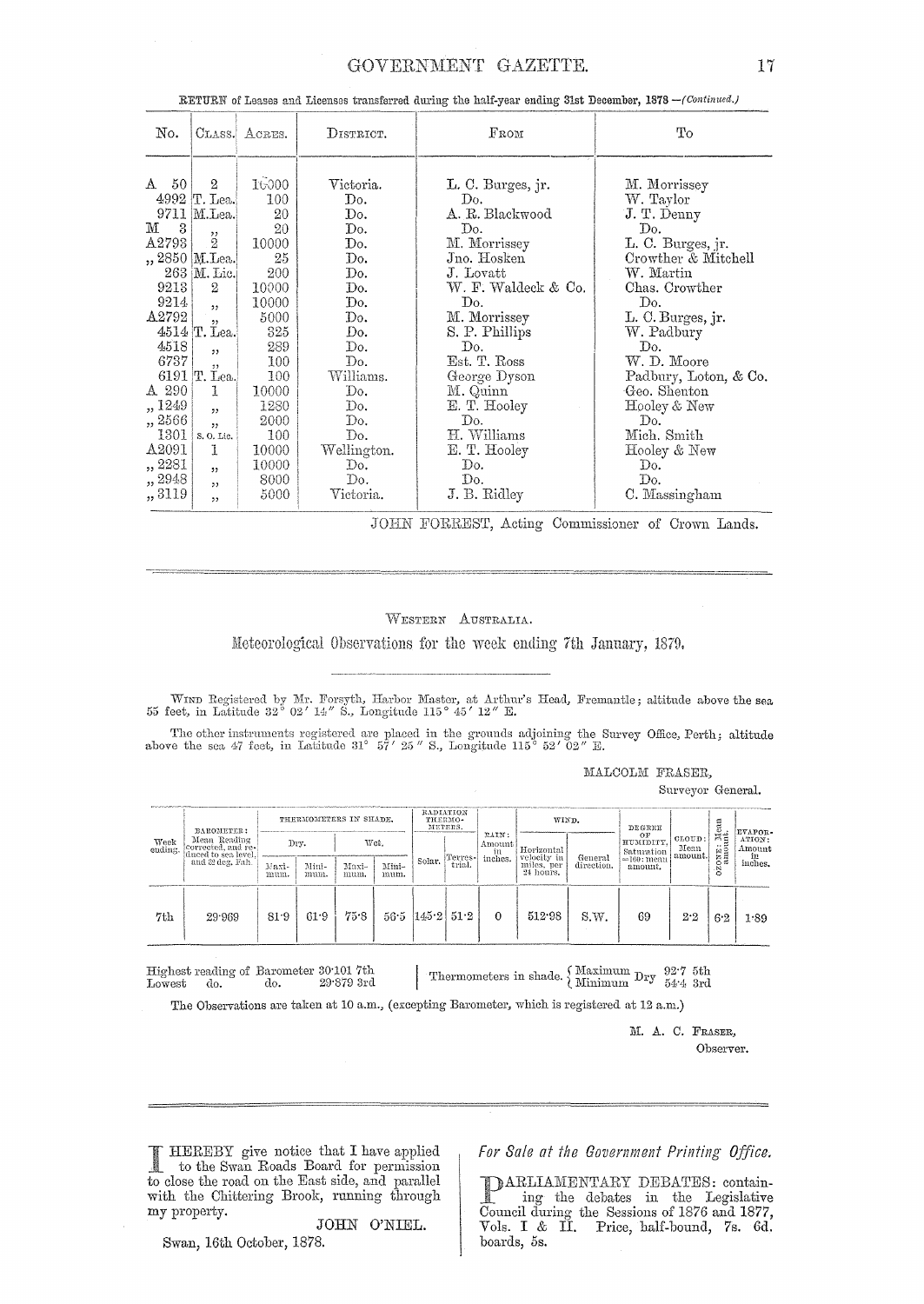# **WESTERN AUSTRALIAN RAILWAYS.**

## EASTERN LINE.

#### (FIRST SECTION.) *Department of P11blic Works, Pe1·th, 31'd December, 1878.*

TENDERS will be received at this Office up to noon on Monday, the 21st April, 1879, for the construction of a Line of Railway between the Port of Fremantle and Guildford, being a distance of 20 miles or thereabouts.

Plans and Specification can be seen at this Office on and after Monday, the 20th January, and at Melbourne and Adelaide at a place and on a date which will be duly announced.

Printed Specifications will be obtainable at Three Guineas each.

Each Tender must be accompanied by a Bank Deposit Receipt for £1,000, in favor of the Commissioner of Railways.

The Government do not bind themselves to accept the lowest or any Tender.

JAS. H. THOMAS,

Commissioner of Railways.

*COml)troller's Office,* 

*I!'j'emantle, 11th Jam!a1'Y, 1879.*  A CONDITIONAL Release has been<br>issued to the undermentioned Convict :-

Reg. No. 9981 George Walden

HIS Excellency the Governor has been pleased to revoke the Tickets-of-Leave of the under-<br>mentioned Convicts :-

|  |  |  |  |  | Reg. No. 9506 William McDonald |
|--|--|--|--|--|--------------------------------|
|--|--|--|--|--|--------------------------------|

" 9543 John Pacey

,, 9673 Edward Brannon

CERTIFICATES of Freedom have been issued to the undermentioned Convicts, whose sentences have expired:-

Reg. No. 8330 James Kelly

" 9021 John Wellington

10173 Thomas Maughan

THE undermentioned man is requested to communicate with this Office:-

Reg. No. 6254 John Cox, who received a Conditional Pardon on the 27th April, 1866. *Vide* 14339

> JOHN F. STONE, Comptroller.

E. H. HIGHAM,

Chairman.

#### Fremantle Municipality.

LIST of Defaulters for the year ending 31st December, 1878:-£ s. d.

|                                        |     |                      | x     | я.    | α.       |  |
|----------------------------------------|-----|----------------------|-------|-------|----------|--|
| 1 Blake, Henry, Arrears of Assessments |     |                      |       | 13    | 0        |  |
| 2 Collier, Mrs.,                       | Do. | .                    | 0     | 12    | 0        |  |
| 3 Curedale, Geo.,                      | Do. | .                    | 52    |       | 6        |  |
| 4 Francisco, D. B.,                    | Do. |                      | 2     | 4     | 0        |  |
| 5 Harwood, J. J.,                      | Do. |                      | 10 10 |       | 7        |  |
| 6 Harwood, Thos.,                      | Do. |                      | 0     | -16   | $\Omega$ |  |
| 7 Keirle, Isaac,                       | Do. | .                    | 5 15  |       | 6        |  |
| 8 Leach, William,                      | Do. |                      | 4 19  |       | 8        |  |
| 9 McKay, William,                      | Do. | .                    | 0     |       | 5 10     |  |
| 10 McKay, Jas., jun.,                  | Do. | .                    | 0     | 8     | 0        |  |
| 11 Morean, Michael,                    | Do. | .                    | 0     | 11 II |          |  |
| $12 \text{ O'Grady}$ , Jno.,           | Do. | $\ddot{\phantom{a}}$ | 1     | 8     | 7        |  |
| 13 Shea, Mrs., sen.,                   | Do. |                      | Ω     | 2     | 0        |  |
|                                        |     |                      |       |       |          |  |
|                                        |     |                      | £34   | 9     |          |  |

Town Council Office, 10th January, 1879.

#### *Land Titles Office,*  Perth, 11th January, 1879.

I T is hereby notified, that Mr. HENRY ELTZE VICTOR, of Perth, C.E., has been duly specially licensed in accordance with the provisions of " The Transfer of Land Act, 1874," Section 119.

> J. C. H. JAMES, Commissioner of Land Titles.

ABSTRACT of Receipts and Expenditure of the York Roads Board for the year ending December, 1878:-

| Dв.                                                                     | £.    | s.       | d.              |
|-------------------------------------------------------------------------|-------|----------|-----------------|
| To balance from last account                                            | 22    | 12       | 10 <sub>1</sub> |
| Govt. Grant-in-Aid of roads and )<br>bridgees                           | 1000  | 0        | o               |
| Cart Licenses                                                           | 118   | 7        | 6               |
|                                                                         |       |          |                 |
|                                                                         | 1141  | 0        | $4+$            |
| 1878.                                                                   |       |          |                 |
| Dec. 24, To balance to be carried to $\rangle$<br>Cr. of 1879           | 41 19 |          | 6               |
| CR.                                                                     | £     | s.       | d.              |
| By Expenditure on the York Guild-<br>ford road                          | 873   | 10       | 74              |
| Northam Road, East<br>,,<br>دد                                          | 21    | 13       | 3               |
| Beverley do.<br>دد<br>,,                                                | 8     | - 5      | 0               |
| Beverley Road, West<br>,,<br>دد                                         | 7     | -16      | 0               |
| Clackline do.<br>$\ddot{\phantom{a}}$<br>,,<br>$^{\prime}$              | 18 10 |          | 0               |
| Cowering do.<br>$\ddotsc$<br>,,<br>, ,                                  | 8     | $\Omega$ | 0               |
| Wootating do.<br>$\ddotsc$<br>وو<br>,,                                  | 16 16 |          | 0               |
| Messis. Hamersley<br>öτ<br>وو<br>وو<br>Brockman's boundary<br>line Road | 24    | 0        | 0               |
| Clerk's Salary<br>$\cdots$<br>,,<br>,,                                  | 18    | 0        | θ               |
| Collector's Commission<br>دد<br>دد<br>on £118 7s. 6d. @<br>-5           |       | 518      | 6               |
| per cent.<br>Supervisor                                                 | 61.   | 10       | 5               |
| $\ddotsc$<br>وو<br>وو<br>Miscellaneous account, ¿                       |       |          |                 |
| دد<br>,,<br>tools, &c.                                                  | 35    | 1        | 1               |
| Balance to be carried to Cr. of 1879                                    | 41    | -19      | 6               |
|                                                                         | 1141  | 0        | 44              |

W. COWAN, W. COWAN,  $\{W. \text{W. Hoops, } \}$  Auditors.

S. S. PARKER,

Chairman.

York, 24th Dec., 1878.

#### The Bankruptcy Act, 1871. IN THE SUPREME COURT.

In the matter of proceedings for *liquidation by arrange- ment or composition with creditors instituted by Frank de le, J1Iotte Jolmston, of Perth, Dairy Fal"mer.* 

NOTICE is hereby given that a first general meeting of the creditors of the above-named person has been summoned to be held at the Office of Mr. S. H.<br>Parker, Solicitor, Saint George's Terrace, Perth, on the<br>twenty-fourth day of January instant, at eleven o'clock in the forenoon precisely.

Dated this seventh day of Jannary, 1879.

JAMES COWAN,

Registrar in Bankruptcy.

S. H. Parker, Attorney for the said Frank de la Motte Johnston.

#### NOTIOE.

THE Municipal Council of Guildford has appointed ROBERT MURPHY Poundkeeper, on and from date of this notice.

All stock trespassing on the streets or reserves will be impounded.

### F. B. SHENSTONE FLINDELL,

Chairman G.M.C.

Guildford, January 2, 1879.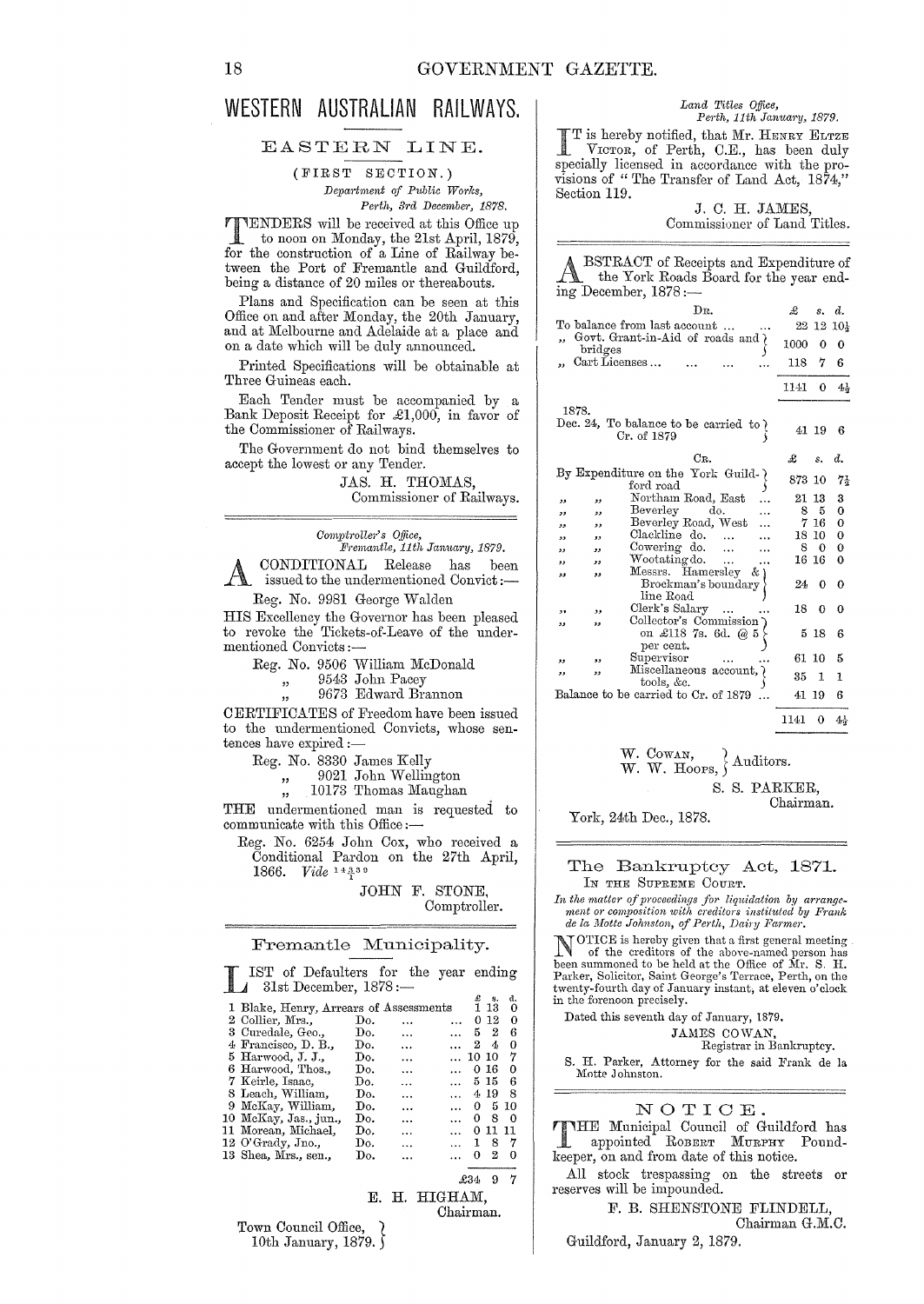# Transfer of Land Act, 1874.

TTHE following Certificates and Grants are<br>now ready for delivery, on payment of<br>the Fees notified below :-

| NAMES.                                                                                                                                                                                                                                                                                                                                                                                                                                      | ALLOTMENTS OR LOCATIONS.                                                                                                                                                                                                                                                                                                                                                                                                                                                                                 | £<br>s, d.                                                                                                                                                                                                                                                                                                                  |
|---------------------------------------------------------------------------------------------------------------------------------------------------------------------------------------------------------------------------------------------------------------------------------------------------------------------------------------------------------------------------------------------------------------------------------------------|----------------------------------------------------------------------------------------------------------------------------------------------------------------------------------------------------------------------------------------------------------------------------------------------------------------------------------------------------------------------------------------------------------------------------------------------------------------------------------------------------------|-----------------------------------------------------------------------------------------------------------------------------------------------------------------------------------------------------------------------------------------------------------------------------------------------------------------------------|
| д.<br>Abbey, Nathaniel<br>$\cdots$<br>Andrews, Frederick<br>$\cdots$<br>Ager,*John<br>$\ldots$<br>Aguilar, Mary<br>$\ddotsc$                                                                                                                                                                                                                                                                                                                | Sussex Location 110<br>$\sim$<br>$\ldots$<br>Swan Location 590<br>Nellington Location 325<br>$\ldots$<br>$\ddotsc$<br>Bridgetown Town Lot 90<br>                                                                                                                                                                                                                                                                                                                                                         | 0<br>$0\,10$<br>0<br>0 10<br>0<br>ı<br>1<br>$\overline{2}$<br>0<br>0                                                                                                                                                                                                                                                        |
| в.<br>Bourke, John<br>Beard, Cornelius<br>Beard, William and R.<br>$\cdots$<br>Pritchard                                                                                                                                                                                                                                                                                                                                                    | Avon Locations, 654, 799<br>$\mathbf{Do.}$ 749, 750, 856, 857<br>Do.<br>696<br>$\ddotsc$<br>$_{\rm Do.}^{\rm Do.}$<br>939<br>$\cdots$<br>988                                                                                                                                                                                                                                                                                                                                                             | 0<br>-7<br>9<br>0<br>11<br>10<br>0<br>2<br>8<br>0<br>2<br>8                                                                                                                                                                                                                                                                 |
| Bayley, Lewis J.<br>Bresnahan, Denis<br>Brockman, W. L.<br>$\cdots$<br><br>Bayliss, William<br>Burges, L. C.<br>D.<br><br><br>Bussell, Alfred P.<br>Brown, Thomas<br><br>$\cdots$<br>Buckingham, Thos.<br><br>Baldwin, Richard<br>Barnard, George Wm. …<br>Byfield James<br>$\ddotsc$<br>Brand, Andrew<br>$\ddotsc$<br>Brockman, H. & others                                                                                                | $\sim$ $\sim$<br>$\ldots$<br>Swan Location 614<br>Do. 623<br>$\ldots$<br>$\frac{100}{23}$<br>Victoria Location 249<br>Sussex Location 104<br>Roebourne There<br>$\cdots$<br>$\ldots$<br>$\cdots$<br>Roebourne Town Lot 249<br>$\cdots$<br>Kelmscott Sub. Lots 55, 57<br>Cockburn Sound Location 156<br>Busselton Sub. Lot 68, 67<br>Northam Sub. Lot 96<br>Northampton Town Lots<br><br>5,<br>156<br>Gingin Town Lot 28                                                                                  | 5<br>0<br>3<br>2<br>0<br>1<br>010<br>0<br>0<br>010<br>0<br>010<br>0<br>$\mathbf{0}$<br>- 3<br>0<br>$\bf{0}$<br>10<br>$\mathbf 0$<br>$\bf{0}$<br>10<br>0<br>$\mathbf{0}$<br>6<br>0<br>0<br>5<br>0<br>ı<br>8<br>0<br>0<br>5                                                                                                   |
| C.<br>Christmas, George<br>$\cdots$<br>Connor, Daniel …<br>$\ldots$<br>Carmody, Patrick<br>Collins, Charles<br>$\cdots$<br>$\ldots$<br>Coekram, Richard<br>$\cdots$<br>Christian, John<br>Charlton, Joseph<br>$\cdots$<br>$\ldots$<br>Carr, William …<br>$\ldots$<br>Chapman, Edward W….<br>Carter, John<br>Cream, Thomas<br>Clarke, William J.<br>Caporn, Edward<br>Chuck, John<br>$\ldots$<br>$\ldots$                                    | Avon Locations 854, 855, 670<br>Avon Location 650<br>781<br>Do.<br>$\ldots$<br>$\ldots$<br>934<br>Do.<br>Swan Locations 589, 590, 643<br>$\frac{679}{20}$<br>721<br>Do.<br>Do. 721<br>Victoria Location 956<br>Cossack Town Lot 154<br>$\cdots$<br>Toodyay Suburban Lots 21, 22<br>Kojonup Location 97<br>Wellington Location 262<br><br>Perth Town Lot Y202<br>Cockburn Sound Locations 182,<br>212                                                                                                     | 010<br>0<br>0<br>0<br>11<br>$\bf{0}$<br>2<br>8<br>$\overline{2}$<br>0<br>8<br>$\boldsymbol{2}$<br>0<br>8<br>0<br>1<br>0<br>2<br>0<br>8<br>$\overline{2}$<br>0<br>8<br>0<br>$\theta$<br>3<br>$\bf{0}$<br>$\bf{0}$<br>9<br>$\mathbf{0}$<br>2<br>8<br>0<br>$\bf{0}$<br>10<br>0<br>0<br>5<br>1<br>8<br>0                        |
| Chester, John<br><br>Chidlow, William<br>$\ddotsc$<br>Cooke, Henry James<br>Christmas, George–<br>Carter, Henry William<br>Carter, William Wesley<br>Carter, William Forward<br>Craig, John Morton<br>Cockram, Edmund Oxon<br>Coe, Jonathan<br>Crowther, C. & S. Mit-<br>chell                                                                                                                                                              | $220$ .<br>do,<br>Do.<br>Avon Locations 731, 732, 792,<br>902<br>Northam Town Lot 128<br>59, 66, 67<br>Do.<br>Northam Sub. Lot 90<br>91<br>Do.<br>89<br>Do.<br>York Town Lots 429, 430<br>Gingin Town Lots 46, 47<br>Geraldton Town Lots 382, 383<br>Northampton Town Lot 136                                                                                                                                                                                                                            | 0<br>2<br>6<br>5<br>9<br>0<br>10<br>0<br>0<br>3<br>0<br>1<br>4<br>0<br>0<br>0<br>0<br>5<br>$\mathbf 0$<br>$\overline{4}$<br>0<br>0<br>$\mathbf{0}$<br>10<br>$\bf{0}$<br>9<br>$\bf{0}$<br>3<br>0<br>1<br>0<br>0<br>7                                                                                                         |
| D.<br>Davies, Thomas<br>Dodd, Thomas<br>$\ddotsc$<br>Dempster, James E. A.                                                                                                                                                                                                                                                                                                                                                                  | Avon Location 703<br>$\ddotsc$<br>$\cdots$<br>466<br>Do.<br>$\cdots$<br><br>879<br>Do.<br>$\cdots$<br>                                                                                                                                                                                                                                                                                                                                                                                                   | 0<br>2<br>8<br>0<br>0<br>10<br>2<br>8<br>0                                                                                                                                                                                                                                                                                  |
| & W.<br>Dempster, James McL.<br>Dhew, Charles<br>Dooling, Edmund<br>$\ldots$<br>Dooling, Mary<br>Dodd, William<br>Davis, John S.<br>$\cdots$<br>$\cdots$<br>$\cdots$<br>Donegan, George<br>Dawson, Ellen<br>Davis, William<br>$\cdots$<br>$\cdots$<br>$\cdots$<br>Donegan, Thomas<br>$\cdots$<br>Dunn, John<br><br>$\ldots$<br>Dickson & Co. …<br>!<br>1<br>Drummond, James<br>Durlacher, Frederick<br>Dunne, Jchn<br>$\ddotsc$<br>$\ldots$ | 685<br>$\overline{\mathbf{D}}$ 0.<br>$\cdots$<br><br>725<br>Do.<br>$\cdots$<br>$\cdots$<br>Swan Location 649<br>Do. 678<br>$\ldots$<br><br>Do.<br>$\cdots$<br>$\cdots$<br>Victoria Location $795$<br><br>329<br>Do.<br>$\cdots$<br>Roebourne Town Lot 110<br><br>115<br>Do.<br>do,<br>Geraldton Town Lot 130, 131<br>Toodyay Town Lot 16<br>Albany Location 33<br>$\cdots$<br><br>Nelson Location 127<br>Melbourne Locations 132, 133<br>Roebourne Town Lot 64<br><br>Fremantle Town Lot 720<br>$\cdots$ | 0<br>1<br>1<br>0<br>10<br>0<br>0<br>1<br>1<br>0<br>$\bf{0}$<br>10<br>0<br>010<br>0 <sub>10</sub><br>0<br>0<br>0<br>3<br>$\mathbf{0}$<br>0<br>3<br>$\theta$<br>$\mathbf 0$<br>8<br>$\begin{bmatrix} 0 \\ 0 \end{bmatrix}$<br>$\overline{0}$<br>6<br>0<br>0<br>10<br>2<br>0<br>ı<br>1<br>0<br>8<br>4<br>0<br>0<br>0<br>0<br>6 |
| Е.<br>Everett, James<br>$\cdots$<br>Enwright, Patrick<br>$\cdots$<br>Ellis, George L<br>$\cdots$<br>Eakins, John<br>$\sim$<br>                                                                                                                                                                                                                                                                                                              | Avon Locations 644, 645, 579<br>Do.<br>933<br>Cockburn Sound Location 152<br>Victoria Locations 1036, 1038                                                                                                                                                                                                                                                                                                                                                                                               | 0<br>4<br>9<br>2<br>7<br>0<br>$\bf{0}$<br>0<br>10<br>0<br>5<br>2                                                                                                                                                                                                                                                            |
| F.<br>Ferguson, Thomas<br>Fauntleroy, Gale, Scott<br>Forrest, John<br>$\cdots$<br>$\cdots$<br>Forrest, Margaret<br>Fennell, William<br>$\ldots$<br>$\cdots$<br>Fee, Forbes<br>ree, Forbes<br>Ferrard, Peter<br>F<br>$\ldots$<br>$\ldots$<br>Forward, William<br>$\cdots$                                                                                                                                                                    | Avon Locations 754, 931<br>$\ldots$<br>Victoria Location 1057<br>$\cdots$<br>Perth Town Lot H38<br>$\ldots$<br>Do, do,<br>H39<br>$\ddotsc$<br>Nelson Location 136<br><br>Wellington Location 289<br>$\cdots$<br>Melbourne Location 235<br>Northam Town Lots 29, 30, 31<br>32, 82                                                                                                                                                                                                                         | 0<br>4<br>5<br>0<br>0<br>8<br>0<br>0<br>8<br>$\overline{2}$<br>0<br>8<br>$\bf{l}$<br>0<br>0<br>0<br>010<br>210<br>0                                                                                                                                                                                                         |
| G.<br>Gentle, William<br>$\cdots$<br>Gregory, John H.<br>Gibson, C. & L. Black-<br>hurst<br>Gray, Emily<br>Graham, W. T.<br>Goodwin, Edwin<br>$\ldots$<br>$\cdots$<br>$\cdots$<br>Glyde, G. & S. H.                                                                                                                                                                                                                                         | Avon Locations 821, 831<br><br>738<br>Do.<br><br><br>Do.<br>882<br>$\cdots$<br><br>Roebourne Town Lot 124<br>Fremantle Town Lots 282, 283<br>Victoria Location 872<br><br>Avon Location 992<br>$\ldots$<br>                                                                                                                                                                                                                                                                                              | 2<br>0<br>0<br>012<br>2<br>2<br>8<br>0<br>0<br>0<br>3<br>$0\,10$<br>0<br>0<br>010<br>2<br>0<br>8                                                                                                                                                                                                                            |
| Gibney, Patrick Joseph<br>н.<br>Hitchcock, John<br>$\ldots$<br>Har1is, Joseph S.<br>$\cdots$<br>Holgate, John<br>                                                                                                                                                                                                                                                                                                                           | York Sub. Lot S 121<br><br>Avon Location 653<br>$\cdots$<br>Sussex Locations 120, 131<br>$\cdots$<br>Sussex Location 124<br>                                                                                                                                                                                                                                                                                                                                                                             | 0<br>010<br>0<br>010<br>0<br>1 11<br>0<br>0<br>3                                                                                                                                                                                                                                                                            |

 $\bar{\phantom{a}}$ 

#### CERTIFICATES AND GRANTS-(Continued).

| NAMES.                                                                                              | ALLOTMENTS OR LOCATIONS.                                                                        | £         | в.                    | d.                           |
|-----------------------------------------------------------------------------------------------------|-------------------------------------------------------------------------------------------------|-----------|-----------------------|------------------------------|
| н.                                                                                                  |                                                                                                 |           |                       |                              |
| Harvey, John<br><br>Hicks, Henry H.                                                                 | Northampton Town Lots, 105,<br>$106, 107, 108, 109, 112$<br>North Location 7                    | 0         | 0 16 11<br>0          | 10                           |
| $\cdots$<br>Hymus, Daniel<br>Harper, Richard<br>$\ddotsc$                                           | Cockburn Sd. Location 201                                                                       | 0         |                       | 0, 10                        |
| <br>                                                                                                | Toodyay Town Lot R9<br>$\cdots$<br>Roebourne Town Lot 112<br>                                   | 0<br>0    | 0<br>0                | 4<br>3                       |
| Hall, James A.<br>Harris, Joseph S.<br>                                                             | Busselton Sub. Lot 42<br>                                                                       | 0<br>0    | 0                     | 2<br>1                       |
| Hutchings, Benjamin<br>Hamersley, Edward<br>Hocken Laba                                             | Avon Locations 887, 906<br>Victoria Location 774<br>$\ldots$<br>                                | 0         | ı                     | 0 11                         |
| Hosken, John<br>                                                                                    | Northampton Town Lot 51<br>                                                                     | 0         | $\bf{0}$              | 7                            |
| J.<br>Jones, Thomas (Dandar-                                                                        | Melbourne Locations 392, 427,                                                                   | 0         | 2                     | 2                            |
| agan)<br>Joyce, John<br>$\ddotsc$<br>$\rightarrow$ + $\rightarrow$                                  | 287, 289<br>Do.                                                                                 | 0         | ı                     | 8                            |
| Jordan, Charles<br>$\ddotsc$<br>Johnston, H. F….<br>$\cdots$                                        | Kojonup Location 117<br>$\cdots$<br>Perth Town Lot E59<br>$\ddotsc$                             | 0<br>0    | 2<br>0                | 8<br>8                       |
| Jones, Jonathan<br>$\ddotsc$                                                                        | Helena Location 2<br>$\ldots$<br>$\ddotsc$                                                      | 0         | 0                     | 5                            |
| Jones, John<br>$\ddotsc$<br>$\ldots$                                                                | Victoria Location 1081<br>$\ddotsc$                                                             | 0         | 2                     | 9                            |
| Κ.<br>Kersley, George<br>$\ldots$                                                                   | Avon Locations 740, 892<br>$\cdots$                                                             | 0         | 3                     | 6                            |
| Kelley, John<br>$\ldots$<br>Kimpton, James<br>$\ddotsc$                                             | Melbourne Location 370<br><br>Victoria Locations, 838, 837                                      | 0<br>0    | 1<br>2                | 0<br>11                      |
| Kimpton, John<br>$\ddotsc$                                                                          | 1071<br>Do.<br>$\ddotsc$                                                                        | 0         | 0                     | 3                            |
| L.<br>Lahiffe, John                                                                                 | Avon Location 787                                                                               | 0         | 2                     | 8                            |
| $\cdots$<br><br>Linch, Michael<br>$\ldots$                                                          | $\cdots$<br>804, 699<br>819, 762, 783, 735<br>Do.                                               | 0         | 3                     | 6                            |
| Lloyd, Charles<br>Lloyd, Joseph Morris<br>Long, William                                             | Do.<br>Do.<br>709                                                                               | 0<br>0    | ı<br>0                | 0<br>3                       |
|                                                                                                     | Victoria Locations 995,<br>996,<br>682, 385                                                     | 0         | 3                     | 4                            |
| Lawrence, George<br>                                                                                | Bunbury Town Lot<br>-31<br>                                                                     | 0         | 0                     | 4                            |
| Levy, Henry & others<br>Lockyer, George J.<br>$\ldots$                                              | Geraldton Suburban Lot 59<br>North Location 5<br>                                               | 0<br>0    | 0                     | 5<br>010                     |
| Lefroy, A. O'Grady<br>                                                                              | Melbourne Location 181<br>                                                                      | 0         | 0                     | 10                           |
| Lazenby, John F.<br>                                                                                | Cockburn Sound Locations, $205, 206, 207, 214$                                                  | 0         | 4                     | 7                            |
| Lee, Frederick<br>$\ldots$<br>Lawrence, George<br>                                                  | Avon Location 686<br><br>Bunbury Town Lot 131<br>                                               | 0<br>0    | 0<br>0                | 10<br>4                      |
| Lewis, John …<br>Lyon, William …<br>$\sim 100$<br>                                                  | Bridgetown Town Lot 7<br><br>Northam Town Lot 87                                                | 0<br>0    | 0<br>0                | 4<br>4                       |
| Lyon, William<br>Lloyd, John Joseph<br><br>                                                         | <br>Do.<br>98                                                                                   | 0         | 0                     | 8                            |
| Lockyer, Joseph<br>                                                                                 | 99, 109<br>Do.<br>$\cdots$                                                                      | 0         | ı                     | 3                            |
| м.<br>Mackintosh, James<br>                                                                         | Avon Location 739<br>$\cdots$<br>                                                               | 0         | 0                     | 11                           |
| May, George<br>$\ddotsc$                                                                            | 788<br>Do.<br>$\cdots$<br>$\cdots$<br>York Town Lot 48                                          | 0<br>0    | 2<br>0                | 8<br>5                       |
| McCarthy, Charles<br>McLeod, Donald N.<br><br>                                                      | <br>Roebourne Town Lot 238<br>                                                                  | 0         | 0                     | 3                            |
| McCaffrey, John<br>Mortimer, Samuel<br>$\ddotsc$<br>$\ddotsc$                                       | Swan Location 714<br>$\cdots$<br><br>Do.<br>do. 619                                             | 0<br>0    | 2                     | 0 <sub>10</sub><br>0         |
| Morrissey, John<br>                                                                                 |                                                                                                 | 0         | 11                    | 2                            |
| Mills, John<br>$\ddotsc$<br>$\cdots$                                                                | Victoria Locations 870, 945, 927,<br>916, 906, 851, 853, 904, 905, 822<br>Victoria Location 865 | 0         | 1                     | 0                            |
| Maley, John Stephen<br>Morrissey, Michael, jun.                                                     | Do.<br>$800\,\ldots$<br><br>Do.<br>836<br>$\cdots$                                              | 0<br>0    | $\boldsymbol{2}$      | 8<br>010                     |
| Moir, George<br>Moir, Andrew<br>$\leftrightarrow$<br>$\cdots$                                       | Plantagenet Location 182<br>$\cdots$<br>do.                                                     | 0<br>0    | 1<br>0                | ı                            |
| $\ldots$<br>$\cdots$<br>$\ldots$                                                                    | Do.<br>183<br>$\ddotsc$<br>127<br>Sussex Location                                               | 0         | 0                     | 10<br>3                      |
| Mort, Samuel<br>Mort, Samuel<br>Mead, William<br>Marmion, Wm. E.<br>$\cdots$<br>$\cdots$            | Cockburn Sound Location 158<br>Fremantle Town Lots 592, 593,                                    | 0<br>0    | ı                     | $0\,10$<br>6                 |
| MeManus, James<br>$\cdots$                                                                          | 650, 651<br>$\rightarrow$ 4.4 $\cdot$<br>$\ddotsc$<br>.                                         | 0         | 3                     | 7                            |
| McDermott, William                                                                                  | Avon Location 986<br>Perth Town Lot Y 249<br>Gingin Town Lot 5<br>Northampton Town Lots 14, 15  | 0         | 0                     | 5                            |
| Meakins, Robert<br>Mitchell, James<br>Morrell, Henry<br>$\cdots$<br>                                |                                                                                                 | 0         | ı                     | 3                            |
| $\cdots$<br>Monaghan, James<br>                                                                     | Northam Sub. Lot 74,<br>Northam Town Lots 133, 134,                                             | v<br>0    | 0<br>1                | 10<br>3                      |
| Mason, Clayton Turner                                                                               | 135<br>Geraldton Town Lot 385<br>$\cdots$                                                       | 0         | ı                     | 4                            |
| N.                                                                                                  |                                                                                                 |           |                       |                              |
| Nairn, James<br>$\cdots$                                                                            | Victoria Location 885<br>$\ddotsc$<br>Do.<br>54                                                 | 0<br>0    | 0<br>0                | 10<br>10                     |
| Nancarrow, William<br>Newstead, Nathaniel<br>Nearney, Mary A.<br><br>$\cdots$                       | <br>Kojonup Location 111<br>                                                                    | 0         | 2                     | 8                            |
| <br>Nevin, John<br>$\ddotsc$<br>                                                                    | Albany Sub. Lot P13<br><br>Busselton Sub. Lots 30, 49<br>                                       | 0<br>0    | 0<br>0                | 3<br>7                       |
| в.                                                                                                  |                                                                                                 |           |                       |                              |
| Penny, Henry<br>Priest, James<br>Parker, Stephen S.<br>Parker, Edward R.<br>Ditte Lames<br>$\cdots$ | Avon Location 704<br><br>$\cdots$<br>Do.<br>760                                                 | 0<br>0    | 1<br>2                | 2<br>$\overline{\mathbf{8}}$ |
| ,<br>                                                                                               | $\ldots$<br><br>Do.<br>706<br>$\ddotsc$<br>                                                     | 0         | 2                     | ı                            |
| <br>Pitts, James<br>                                                                                | 883<br>Do.<br><br><br>794<br>Do.<br><br>                                                        | 0<br>0    | $\boldsymbol{2}$<br>2 | 8<br>8                       |
| Peacock, Frederick<br>Pead, Alexander W.<br>Pyke, Joseph<br>$\ddotsc$<br>                           | Do.<br>876<br><br><br>Cossack Town Lots 146, 147                                                | 0<br>0    | $\boldsymbol{2}$<br>0 | 8<br>6                       |
| ,                                                                                                   | York Town Lot 401<br><br>                                                                       | 0         | 0                     | 5                            |
| Purser, Joseph<br>Parker, Edward Read<br>Pead, Alfred                                               | Swan Location 325<br>$\cdots$<br><br>Avon Location 667<br>.                                     | 0<br>0    | 1                     | 0 10<br>ı                    |
|                                                                                                     | Geraldton Sub. Lot 86<br>                                                                       | 0         | ı                     | 0                            |
| Q.<br>Quin, Robert<br><br>                                                                          | Swan Location 675<br>                                                                           | 0         | ı                     | 6                            |
| R.<br>Ramsey, Grace<br>                                                                             |                                                                                                 | 0         | 2                     | 6                            |
| Roe, Jas. Brown<br>                                                                                 | Wellington Locations, 315, 316<br>Perth Town Lots T19, T20,                                     | 0         | 2                     | 1                            |
| Riley, Philip<br>                                                                                   | T29, T30, T31, T32, T33<br>Sussex Location 107                                                  | 0         |                       | 010                          |
| Rose, Charles & others<br>Russ, Titus                                                               | Bridgetown Town Lot 39A<br>Victoria Locations 1004, 1132                                        | 0         | 5                     | 3                            |
| S.                                                                                                  |                                                                                                 |           |                       |                              |
| Saw, Mary A. & others<br>Smith, Charles C.<br>$\ddotsc$                                             | Avon Location 659<br>865, 866, 867<br>Do.                                                       | 0         | 2<br>0 13             | 8<br>9                       |
| Smith, Charles, Jun.                                                                                | 727, 652<br>Do.<br>                                                                             | 0         | -6                    | 9                            |
| Sinclair, James<br>Stone, Edward A.<br>$\ddotsc$<br>                                                | 674<br>Do.<br>$\sim$ $\sim$ $\sim$<br><br>874<br>Do.                                            | 0<br>0    | 0<br>010              | 3                            |
| Sadler, Thos. H.<br>                                                                                | 681,<br>682,<br>680,<br>Do.<br>630, 633, 698, 710, 773                                          | 0         | 13                    | ı                            |
| Sadler, George<br>$\ddotsc$                                                                         | Swan Locations 726, 697, 628,                                                                   |           | 0 12 11               |                              |
| Studsor, Henry G.                                                                                   | 627, 629<br>Swan Location 784                                                                   | 0         | 2                     | 8                            |
| Scott, W. H. (executors)                                                                            | Victoria Location 1056, 1009,<br>1015                                                           | $\vert 0$ | 9                     | 5                            |
|                                                                                                     |                                                                                                 |           |                       |                              |